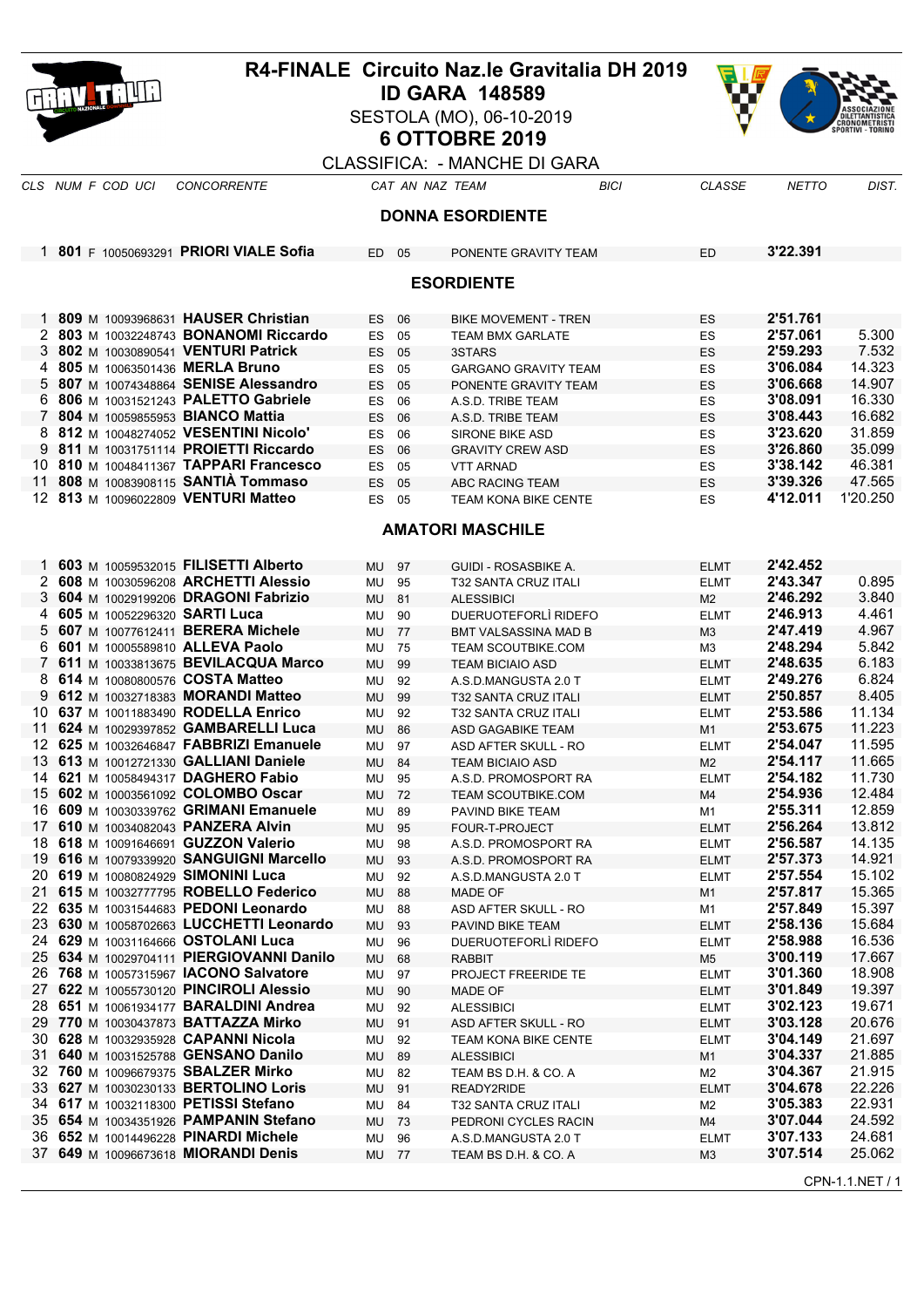|                |  | CLS NUM F COD UCI | <b>CONCORRENTE</b>                                                          |           | CAT AN NAZ TEAM |                                                 | <b>BICI</b> | <b>CLASSE</b>                 | <b>NETTO</b>         | DIST.            |
|----------------|--|-------------------|-----------------------------------------------------------------------------|-----------|-----------------|-------------------------------------------------|-------------|-------------------------------|----------------------|------------------|
|                |  |                   | 38 638 M 10029610949 VIGNALI Alessandro                                     | MU 88     |                 | <b>ALESSIBICI</b>                               |             | M1                            | 3'07.535             | 25.083           |
|                |  |                   | 39 636 M 10031986035 BONGIORNI Lorenzo                                      | MU        | 94              | A.S.D. BUSSOLINO SPO                            |             | <b>ELMT</b>                   | 3'07.775             | 25.323           |
| 40.            |  |                   | 645 M 10034135492 ROMA Denis                                                | MU        | 84              | <b>TEAM SPAKKARUOTE</b>                         |             | M2                            | 3'07.878             | 25.426           |
| 41             |  |                   | 650 M 10033953620 BATTISTELLA Stefano                                       | MU        | 68              | BIKE4FUN A.S.D.                                 |             | M5                            | 3'10.337             | 27.885           |
|                |  |                   | 42 673 M 10031143852 ZOCCA Marco                                            | MU        | 73              | <b>RABBIT</b>                                   |             | M4                            | 3'10.368             | 27.916           |
| 43             |  |                   | 663 M 10030698460 PORASSO Cesare                                            | MU        | 87              | <b>TEAM KONA BIKE CENTE</b>                     |             | M <sub>1</sub>                | 3'10.960             | 28.508           |
|                |  | 44 776 M 2140071  | <b>VASSELLI Andy</b>                                                        | MU        | 00              | <b>BIKENGARAGE ASD</b>                          |             | ELMT                          | 3'11.175             | 28.723           |
|                |  |                   | 45 620 M 10094060981 CUNDO' Marco                                           | MU        | 90              | <b>TEAM BIKAPPA BIKES</b>                       |             | ELMT                          | 3'11.495             | 29.043           |
| 46             |  |                   | 639 M 10091651644 MEMEO Alex                                                | MU        | 92              |                                                 |             |                               | 3'11.639             | 29.187           |
| 47             |  |                   | 653 M 10004038012 PEDRONI Michele                                           | <b>MU</b> | 80              | <b>TEAM BICIAIO ASD</b>                         |             | <b>ELMT</b><br>M <sub>2</sub> | 3'11.766             | 29.314           |
| 48             |  |                   | 641 M 10091105010 CANELLA Luca                                              | MU        | 00              | PEDRONI CYCLES RACIN<br><b>TEAM BICIAIO ASD</b> |             |                               | 3'12.402             | 29.950           |
| 49             |  |                   | 664 M 10092342970 COLANGELO Davide                                          | <b>MU</b> | 91              |                                                 |             | ELMT                          | 3'12.473             | 30.021           |
| 50             |  |                   | 632 M 10074207610 BRIZZOLARI Francesco                                      | MU        | 88              | MG GRAVITY TEAM A.S.                            |             | <b>ELMT</b><br>M1             | 3'12.602             | 30.150           |
| 51             |  |                   | 643 M 10093952059 BOMPREZZI Alessandro                                      | <b>MU</b> | 94              | ASD GAGABIKE TEAM<br>A.S.D.MANGUSTA 2.0 T       |             | <b>ELMT</b>                   | 3'14.789             | 32.337           |
| 52             |  |                   | 646 M 10074242568 DONATI Matteo                                             | MU        | 98              | ABETONE GRAVITY TEAM                            |             |                               | 3'14.849             | 32.397           |
| 53             |  |                   | 769 M 10076317863 MELANO Cristiano                                          | <b>MU</b> | 96              |                                                 |             | ELMT                          | 3'15.759             | 33.307           |
| 54             |  |                   | 665 M 10053859535 BURATTI Lorenzo                                           | MU        | 70              | A.S.D. PROMOSPORT RA                            |             | <b>ELMT</b>                   | 3'16.781             | 34.329           |
|                |  |                   | 55 633 M 10082892847 STEFANELLI Andrea                                      |           | 86              | ASD AFTER SKULL - RO                            |             | M4                            | 3'17.023             | 34.571           |
| 56.            |  |                   | 658 M 10053729391 MARCIANO Emanuele                                         | MU<br>MU  | 93              | <b>TEAM KONA BIKE CENTE</b>                     |             | M <sub>1</sub>                | 3'17.777             | 35.325           |
| 57             |  |                   | 672 M 10032678775 FURINI Ireneo                                             | <b>MU</b> | 74              | PROJECT FREERIDE TE<br>CENTROBIKE VALDISOLE     |             | ELMT                          | 3'18.012             | 35.560           |
| 58             |  |                   | 644 M 10034487625 GIARDI Filippo                                            |           |                 | <b>TEAM TREDICI DOUBLE</b>                      |             | M4                            | 3'18.039             | 35.587           |
| 59             |  |                   | 669 M 10031986439 BUSCA Giordano                                            | MU        | 96              |                                                 |             | <b>ELMT</b>                   | 3'18.077             | 35.625           |
| 60             |  |                   |                                                                             | MU        | 65              | 5.1 BIKE TEAM                                   |             | M <sub>5</sub>                | 3'18.554             | 36.102           |
| 61             |  |                   | 668 M 10032525801 NOBILI Luca                                               | MU        | 67              | T32 SANTA CRUZ ITALI                            |             | M5                            | 3'19.000             | 36.548           |
|                |  |                   | 631 M 10091355186 SGOTTO Freddy                                             | MU        | 89              | <b>MADE OF</b>                                  |             | M <sub>1</sub>                |                      | 36.631           |
|                |  |                   | 62 648 M 10050106847 AGOSTI Michele                                         | MU        | 87              | ASD GAGABIKE TEAM                               |             | M1                            | 3'19.083             | 36.923           |
| 63             |  |                   | 657 M 10034317570 GAMBASSI Mattia                                           | <b>MU</b> | 97              | <b>GRAVITY TEAM FRANCY</b>                      |             | <b>ELMT</b>                   | 3'19.375             |                  |
| 64             |  |                   | 671 M 10062242052 CORSINI Andrea                                            | MU        | 69              | PEDRONI CYCLES RACIN                            |             | M5                            | 3'26.289             | 43.837           |
|                |  |                   | 65 666 M 10080831902 AZZOLINI Andrea<br>66 660 M 10083291456 PUGLIELLI Luca | <b>MU</b> | 71              | <b>ALESSIBICI</b>                               |             | M4                            | 3'27.305<br>3'28.102 | 44.853<br>45.650 |
| 67             |  |                   | 675 M 10097714043 DEBELLIS Marco                                            | MU        | 74              | PAVIND BIKE TEAM                                |             | M4                            | 3'28.127             | 45.675           |
|                |  |                   | 774 M 10092716422 CODELUPPI Riccardo                                        | MU        | 82              | <b>ALESSIBICI</b>                               |             | M <sub>2</sub>                | 3'29.228             | 46.776           |
| 68             |  |                   | 642 M 10032458608 NEVE Gianluca                                             | MU        | 98              | PEDRONI CYCLES RACIN                            |             | <b>ELMT</b>                   | 3'29.437             | 46.985           |
| 69.            |  |                   |                                                                             | MU        | 92              | <b>MADE OF</b>                                  |             | <b>ELMT</b>                   | 3'29.712             | 47.260           |
| 71             |  |                   | 70 667 M 10033994945 PAMPAGNIN Luca<br>656 M 10059343570 POIATTI Omar       | MU        | 66              | BIKE4FUN A.S.D.                                 |             | M5                            | 3'30.156             | 47.704           |
| 72             |  |                   | 655 M 10034196625 ANSELMI Antonino                                          | MU        | 81              | <b>TEAM BIKAPPA BIKES</b>                       |             | M <sub>2</sub>                | 3'30.741             | 48.289           |
| 73             |  |                   | 647 M 10033323322 <b>BARTOLINI Matteo</b>                                   | MU        | 60              | ASD GAGABIKE TEAM                               |             | M6                            | 3'32.235             | 49.783           |
| 74             |  |                   | 766 M 10094364210 EL SHAFEY Haessam MidoMU                                  | <b>MU</b> | 86<br>85        | <b>TEAM BIKAPPA BIKES</b>                       |             | M1                            | 3'33.656             | 51.204           |
|                |  |                   | 75 674 M 10095955919 MINELLI Pietrangelo                                    |           |                 | MG GRAVITY TEAM A.S.                            |             | M1                            | 3'37.208             | 54.756           |
|                |  |                   | 76 773 M 10033647462 TOCCACELI Lorenzo                                      | MU        | 80<br>94        | MG GRAVITY TEAM A.S.                            |             | M <sub>2</sub>                | 3'38.395             | 55.943           |
| 77             |  |                   | 661 M 10084731100 LUCCARINI Roberto                                         | MU<br>MU  | 85              | LUISS SSD<br><b>TEAM KONA BIKE CENTE</b>        |             | <b>ELMT</b><br>M <sub>1</sub> | 3'46.981             | 1'04.529         |
|                |  |                   | 78 662 M 10028830505 PINARDI Gianluca                                       | MU 59     |                 | A.S.D.MANGUSTA 2.0 T                            |             | $M7+$                         | 3'59.773             | 1'17.321         |
|                |  |                   | 79 670 M 10029159594 PEDRONI Ernesto                                        | MU        | 53              | PEDRONI CYCLES RACIN                            |             | $M7+$                         | 4'01.547             | 1'19.095         |
|                |  |                   | 80 659 M 10094932062 MUTO Francesco                                         | MU 90     |                 | <b>ALESSIBICI</b>                               |             | <b>ELMT</b>                   | 4'05.058             | 1'22.606         |
|                |  |                   |                                                                             |           |                 |                                                 |             |                               |                      |                  |
|                |  |                   |                                                                             |           |                 | <b>AMATORI FEMMINILE</b>                        |             |                               |                      |                  |
|                |  |                   |                                                                             |           |                 |                                                 |             |                               |                      |                  |
|                |  |                   | 1 506 F 10034447613 GOLLINI Giuliana                                        | MD 72     |                 | TEAM KONA BIKE CENTE                            |             | W <sub>2</sub>                | 3'47.754             |                  |
|                |  |                   | 2 507 F 10033953721 FINOCCHIO Tiziana Tatjan MD 80                          |           |                 | BIKE4FUN A.S.D.                                 |             | W1                            | 4'07.072             | 19.318           |
|                |  |                   |                                                                             |           |                 | <b>AGONISTI FEMMINILE</b>                       |             |                               |                      |                  |
|                |  |                   |                                                                             |           |                 |                                                 |             |                               |                      |                  |
|                |  |                   | 1 501 F 10006825649 MARCELLINI Alia                                         | AD 91     |                 | ASD AFTER SKULL - RO                            |             | <b>DE</b>                     | 3'03.513             |                  |
|                |  |                   | 2 502 F 10032602892 GAVA Lisa                                               | AD.       | 00              | 3STARS                                          |             | DE                            | 3'10.497             | 6.984            |
|                |  |                   | 3 504 F 10008590746 FUCCIO Rosaria                                          | AD        | 95              | <b>ALESSIBICI</b>                               |             | DE                            | 3'13.998             | 10.485           |
|                |  |                   | 4 503 F 10033606137 FAVOINO Carola Lucrezia AD                              |           | 01              | <b>TEAM LAPIERRE - TREN</b>                     |             | DJ                            | 3'25.576             | 22.063           |
|                |  |                   | 5 505 F 10029211431 SANDRIN Giulia                                          | AD.       | 04              | A.S.D.360 MTB                                   |             | DA                            | 3'40.351             | 36.838           |
|                |  |                   |                                                                             |           |                 |                                                 |             |                               |                      |                  |
|                |  |                   |                                                                             |           |                 | <b>AGONISTI MASCHILE</b>                        |             |                               |                      |                  |
| 1              |  |                   | 2 M 10010022205 PALAZZARI Davide                                            | AU 95     |                 | <b>TEAM SCOUTBIKE.COM</b>                       |             | EL                            | 2'36.370             |                  |
| $\overline{2}$ |  |                   | 1 M 10008832337 MEDICI Simone                                               | AU        | 95              | TEAM KONA BIKE CENTE                            |             | EL                            | 2'38.972             | 2.602            |
| 3              |  |                   | 5 M 10016161594 LEVRA Alessandro                                            | AU        | 98              | <b>VTT ARNAD</b>                                |             | <b>UN</b>                     | 2'40.472             | 4.102            |
| 4              |  |                   | 8 M 10012986462 PESENTI Marcello                                            | AU        | 94              | <b>TEAM MARCHISIO BICI</b>                      |             | EL                            | 2'41.032             | 4.662            |
| 5              |  |                   | 4 M 10006770681 PETRUCCI Francesco Danihu                                   |           | 91              | <b>TEAM CINGOLANI</b>                           |             | EL                            | 2'41.429             | 5.059            |
| 6              |  |                   | 26 M 10032451635 VANNI Fabio                                                | AU        | 01              | A.S. PRIERO - BIKE B                            |             | JU                            | 2'41.837             | 5.467            |
| 7              |  |                   | 12 M 10010007956 SORRENTINO Lorenzo                                         | AU 98     |                 | TEAM SCOUTBIKE.COM                              |             | <b>UN</b>                     | 2'43.240             | 6.870            |
|                |  |                   |                                                                             |           |                 |                                                 |             |                               |                      | CPN-1.1.NET / 2  |
|                |  |                   |                                                                             |           |                 |                                                 |             |                               |                      |                  |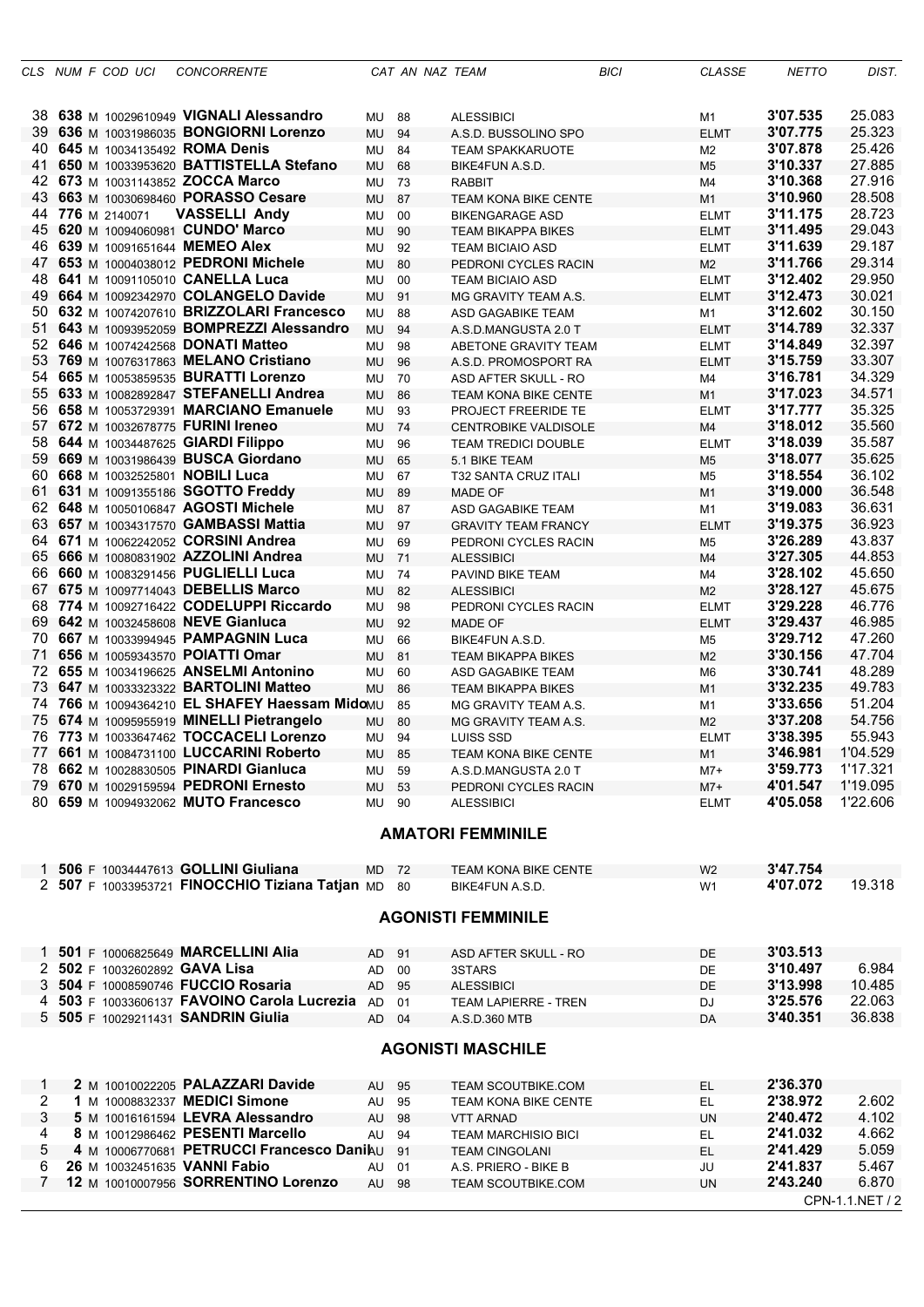|          |  | CLS NUM F COD UCI | <b>CONCORRENTE</b>                                                           |          | CAT AN NAZ TEAM |                                                      | <b>BICI</b> | <b>CLASSE</b>   | <b>NETTO</b>         | DIST.                |
|----------|--|-------------------|------------------------------------------------------------------------------|----------|-----------------|------------------------------------------------------|-------------|-----------------|----------------------|----------------------|
|          |  |                   |                                                                              |          |                 |                                                      |             |                 |                      |                      |
| 8        |  |                   | 13 M 10006349743 GAMENARA Andrea                                             | AU 91    |                 | PUNTOSPORT TEAM                                      |             | EL              | 2'43.358             | 6.988                |
| 9        |  |                   | 11 M 10032715353 CAPPELLO Davide                                             | AU       | 04              | <b>TEAM SCOUTBIKE.COM</b>                            |             | <b>AL</b>       | 2'43.996             | 7.626                |
| 10       |  |                   | 17 M 10033148823 GRAMATICA Riccardo                                          | AU       | 02              | <b>TEAM KONA BIKE CENTE</b>                          |             | JU              | 2'44.167             | 7.797                |
| 11<br>12 |  |                   | 18 M 10029734322 ROSSI Filippo<br>9 M 10052945513 FOLCO Lorenzo              | AU       | 03              | <b>TEAM KONA BIKE CENTE</b>                          |             | AL              | 2'44.302<br>2'44.997 | 7.932<br>8.627       |
| 13       |  |                   | 62 M 10031466881 NATIVI Aaron                                                | AU<br>AU | 01<br>00        | <b>TUB RACING ASD</b><br><b>TEAM KONA BIKE CENTE</b> |             | JU<br><b>UN</b> | 2'45.476             | 9.106                |
| 14       |  |                   | 164 M 10030903271 LANI Martino                                               | AU       | 01              | <b>TEAM FRISTADS MONDRA</b>                          |             | JU              | 2'45.784             | 9.414                |
| 15       |  |                   | 6 M 10063568124 MIGLIORINI Lorenzo                                           | AU       | 02              | DUERUOTEFORLI RIDEFO                                 |             | JU              | 2'45.844             | 9.474                |
| 16       |  |                   | 28 M 10029924682 GRASSI Marco                                                | AU       | 00              | ASD AFTER SKULL - RO                                 |             | UN              | 2'45.991             | 9.621                |
| 17       |  |                   | 24 M 10016020643 VINANTE Luca                                                | AU       | 99              | PEDRONI CYCLES RACIN                                 |             | <b>UN</b>       | 2'46.059             | 9.689                |
| 18       |  |                   | 10 M 10014494612 VALENZISI Federico                                          | AU       | 95              | FOUR-T-PROJECT                                       |             | EL.             | 2'46.360             | 9.990                |
| 19       |  |                   | 21 M 10003460153 BEGGIN Alan                                                 | AU       | 85              | 5.1 BIKE TEAM                                        |             | EL.             | 2'46.460             | 10.090               |
| 20<br>21 |  |                   | 14 M 10033599467 DE CARVALHO DADA Brunou<br>49 M 10031627236 CONTE Luca      |          | 91              | ASD GAGABIKE TEAM                                    |             | <b>EL</b><br>JU | 2'47.392<br>2'47.614 | 11.022<br>11.244     |
| 22       |  |                   | 27 M 10030340873 CARA Gian Luca                                              | AU<br>AU | 01<br>95        | FRRD GOLFO DIANESE<br>A.S.D. OLBIA RACING            |             | EL              | 2'48.063             | 11.693               |
| 23       |  |                   | 52 M 10056125695 PAPARELLA Ethan                                             | AU       | 02              | <b>SCOTT SUMIN</b>                                   |             | JU              | 2'48.426             | 12.056               |
| 24       |  |                   | 35 M 10051254174 CALLONI Augusto                                             | AU       | 02              | <b>TEAM SCOUTBIKE.COM</b>                            |             | JU              | 2'50.210             | 13.840               |
| 25       |  |                   | 23 M 10016225757 DI Riccardo                                                 | AU       | 92              | FOUR-T-PROJECT                                       |             | <b>EL</b>       | 2'50.311             | 13.941               |
| 26       |  |                   | 29 M 10031541350 CARAMELLINO Luca                                            | AU       | 00              | OFFICINE RED BIKE AS                                 |             | UN              | 2'52.122             | 15.752               |
| 27       |  |                   | 19 M 10074469308 COMERIO Marco                                               | AU       | 02              | <b>GARDA PRO BIKE</b>                                |             | JU              | 2'52.401             | 16.031               |
| 28       |  |                   | 20 M 10034070020 LEVRA Fabio                                                 | AU       | 03              | <b>VTT ARNAD</b>                                     |             | AL              | 2'53.299             | 16.929               |
| 29<br>30 |  |                   | 41 M 10031986540 BUSCA Leonardo<br>42 M 10055553702 SCALCON Andrea           | AU<br>AU | 02<br>03        | 5.1 BIKE TEAM<br>3STARS                              |             | JU<br>AL        | 2'53.397<br>2'53.417 | 17.027<br>17.047     |
| 31       |  |                   | 31 M 10029114128 DI CESARE Francesco                                         | AU       | 98              | A.S.D. OLBIA RACING                                  |             | <b>UN</b>       | 2'53.917             | 17.547               |
| 32       |  |                   | 30 M 10032248541 BONANOMI Andrea                                             | AU       | 04              | <b>TEAM BMX GARLATE</b>                              |             | AL              | 2'54.487             | 18.117               |
| 33       |  |                   | 36 M 10082623469 VICQUERY Francois                                           | AU       | 01              | <b>VTT ARNAD</b>                                     |             | JU              | 2'54.490             | 18.120               |
| 34       |  |                   | 37 M 10033621695 FOGLI Niccolo'                                              | AU       | 99              | A.S.D. PROMOSPORT RA                                 |             | UN              | 2'55.983             | 19.613               |
| 35       |  |                   | 54 M 10094931254 MENETTI Samuele                                             | AU       | 04              | <b>ALESSIBICI</b>                                    |             | AL              | 2'56.260             | 19.890               |
| 36       |  |                   | 68 M 10034089016 FRANCESCHINI Danilo                                         | AU       | 00              | ASD TRENTINO DH RACI                                 |             | <b>UN</b>       | 2'57.681             | 21.311               |
| 37       |  |                   | 32 M 10033755980 SANTOLINI Alberto                                           | AU       | 92              | ASD AFTER SKULL - RO                                 |             | <b>EL</b>       | 2'59.102             | 22.732<br>22.869     |
| 38<br>39 |  |                   | 43 M 10030667946 COMMOD Lorenzo<br>56 M 10034537034 MOROTTI Devis            | AU<br>AU | 01<br>93        | <b>VTT ARNAD</b><br><b>ALESSIBICI</b>                |             | JU<br>EL.       | 2'59.239<br>2'59.472 | 23.102               |
| 40       |  |                   | 44 M 10052951573 GAZZOLA Guglielmo                                           | AU       | 04              | A.S. PRIERO - BIKE B                                 |             | AL              | 3'00.205             | 23.835               |
| 41       |  |                   | 71 M 10034255431 LONGU Davide                                                | AU       | 00              | A.S.D. OLBIA RACING                                  |             | <b>UN</b>       | 3'00.371             | 24.001               |
| 42       |  |                   | 15 M 10032037868 TONOLO Davide                                               | AU       | 02              | 3STARS                                               |             | JU              | 3'00.486             | 24.116               |
| 43       |  |                   | 70 M 10032638965 BRESSAN Giacomo                                             | AU       | 00              | 3STARS                                               |             | <b>UN</b>       | 3'01.307             | 24.937               |
| 44       |  |                   | 40 M 10079829061 HINEK Simone                                                | AU       | 02              | <b>ALESSIBICI</b>                                    |             | JU              | 3'01.505             | 25.135               |
| 45       |  |                   | 59 M 10006748554 CAIRE Pietro                                                | AU       | 92              | FRRD GOLFO DIANESE                                   |             | EL              | 3'02.253             | 25.883               |
| 46<br>47 |  |                   | 169 M 10033797713 SENJLAWI Marco<br>57 M 10056332833 GRILLI Mattia           | AU<br>AU | 02<br>04        | <b>BUDDHA BIKES</b><br>PAVIND BIKE TEAM              |             | JU<br>AL        | 3'02.471<br>3'02.641 | 26.101<br>26.271     |
| 48       |  |                   | 64 M 10096670786 FISI Giovanni                                               | AU       | 04              | SOUL CYCLES RACING T                                 |             | AL              | 3'03.334             | 26.964               |
| 49       |  |                   | 69 M 10079329816 LORENZI Manuele                                             | AU       | 02              | PONENTE GRAVITY TEAM                                 |             | JU              | 3'03.559             | 27.189               |
| 50       |  |                   | 48 M 10033293212 SIMONETTO Edoardo                                           | AU       | 03              | 3STARS                                               |             | AL              | 3'03.766             | 27.396               |
| 51       |  |                   | 55 M 10092422085 CEDIOLI Lorenzo                                             | AU       | 01              | DUERUOTEFORLI RIDEFO                                 |             | JU              | 3'05.198             | 28.828               |
| 52       |  |                   | 34 M 10056063859 BADREZZAMANE Yonas Giorg 03                                 |          |                 | PAVIND BIKE TEAM                                     |             | <b>AL</b>       | 3'05.321             | 28.951               |
| 53       |  |                   | 45 M 10032860247 CICCONI MASSI Edoardo                                       | AU       | 02              | <b>OLIMPIA TEAM BIKE</b>                             |             | JU              | 3'06.281             | 29.911               |
| 54<br>55 |  |                   | 46 M 10081131285 ALBASINI Leonardo<br>67 M 10031444552 FAVERIO Paolo         | AU<br>AU | 03<br>92        | ASD ENJOY THE TRAIL<br>FOUR-T-PROJECT                |             | AL<br>EL        | 3'06.426<br>3'07.144 | 30.056<br>30.774     |
| 56       |  |                   | 75 M 10034484086 COLOMBO Alessandro                                          | AU       | 01              | <b>VTT ARNAD</b>                                     |             | JU              | 3'07.666             | 31.296               |
| 57       |  |                   | 51 M 10029192536 SIROLLA Samuel                                              | AU       | 04              | <b>GRAVITY CREW ASD</b>                              |             | <b>AL</b>       | 3'08.172             | 31.802               |
| 58       |  |                   | 165 M 10063308547 SCANAVACCA Riccardo                                        | AU       | 02              | <b>ALESSIBICI</b>                                    |             | JU              | 3'08.309             | 31.939               |
| 59       |  |                   | 73 M 10079328907 LOFFREDO Antonio                                            | AU       | 04              | PAVIND BIKE TEAM                                     |             | <b>AL</b>       | 3'10.915             | 34.545               |
| 60       |  |                   | 65 M 10023456196 LUISOTTI Jacopo                                             | AU       | 99              | ABETONE GRAVITY TEAM                                 |             | UN              | 3'12.185             | 35.815               |
| 61       |  |                   | 163 M 10084732110 MEDICI Thomas                                              | AU       | 03              | <b>VERTICAL BIKE TEAM</b>                            |             | <b>AL</b>       | 3'14.001             | 37.631               |
| 62<br>63 |  |                   | 168 M 10082502322 SABA Gabriele<br>160 M 10096018664 EGHENTER Paolo          | AU       | 95              | BIKE TEAM DEMURTAS                                   |             | EL.             | 3'15.318<br>3'17.054 | 38.948<br>40.684     |
| 64       |  |                   | 61 M 10092922546 PINI Michael                                                | AU<br>AU | 03<br>02        | ASD TRENTINO DH RACI<br>TEAM KONA BIKE CENTE         |             | <b>AL</b><br>JU | 3'17.252             | 40.882               |
| 65       |  |                   | 166 M 10034177427 LOSCHI Luca                                                | AU       | 97              | <b>CUBE CRAZY VICTORIA</b>                           |             | <b>UN</b>       | 3'17.843             | 41.473               |
| 66       |  |                   | 66 M 10031422122 GROSSI Federico                                             | AU       | 99              | TEAM SPEED POINT                                     |             | UN              | 3'25.186             | 48.816               |
| 67       |  |                   | 161 M 10094859920 SECCI Luca                                                 | AU       | 04              | TEAM BIKE O'CLOCK                                    |             | <b>AL</b>       | 3'25.561             | 49.191               |
| 68       |  |                   | 159 M 10094545274 INZAGHI Marco                                              | AU       | 03              | ASD GAGABIKE TEAM                                    |             | <b>AL</b>       | 3'30.386             | 54.016               |
| 69       |  |                   | 63 M 10077828841 IPPOLITO Federico                                           | AU       | 03              | PONENTE GRAVITY TEAM                                 |             | <b>AL</b>       | 3'31.594             | 55.224               |
| 70<br>71 |  |                   | 162 M 10097714447 DANIELE Filippo Achille<br>50 M 10080610115 PICCINI Manuel | AU       | 03              | <b>TEAM KONA BIKE CENTE</b>                          |             | AL              | 3'41.805<br>3'41.822 | 1'05.435<br>1'05.452 |
| 72       |  |                   | 72 M 10031272477 RIGA Emanuele                                               | AU<br>AU | 04<br>00        | A.S. PRIERO - BIKE B<br>FRRD GOLFO DIANESE           |             | <b>AL</b><br>UN | 3'54.265             | 1'17.895             |
|          |  |                   | 73 167 M 10034669093 CALZOLARI Matteo                                        | AU       | - 00            | PEDRONI CYCLES RACIN                                 |             | <b>UN</b>       | 4'22.653             | 1'46.283             |
|          |  |                   |                                                                              |          |                 |                                                      |             |                 |                      | CPN-1.1.NET / 3      |
|          |  |                   |                                                                              |          |                 |                                                      |             |                 |                      |                      |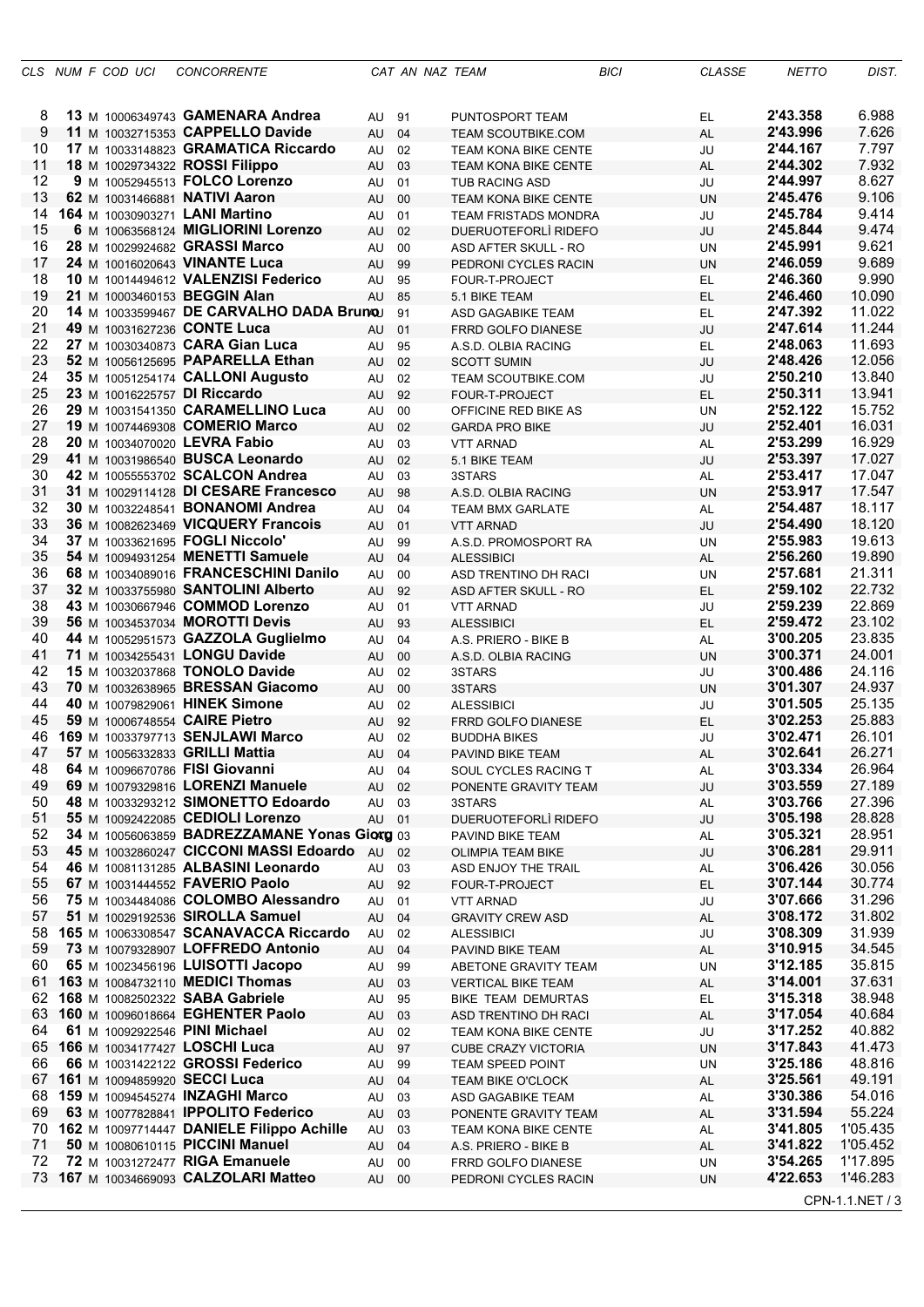| CLS NUM F COD UCI | <b>CONCORRENTE</b>               |           | CAT AN NAZ TEAM |                           | <b>BICI</b> | CLASSE | <b>NETTO</b> | DIST. |
|-------------------|----------------------------------|-----------|-----------------|---------------------------|-------------|--------|--------------|-------|
| NON PARTITI       |                                  |           |                 |                           |             |        |              |       |
|                   | 25 M 10014689622 CERATO Riccardo | AU 95     |                 | 3STARS                    |             | EL     |              |       |
| NON ARRIVATI      |                                  |           |                 |                           |             |        |              |       |
|                   | 3 M 10032121027 INTROZZI Stefano | <b>AU</b> | -00             | <b>TEAM SCOUTBIKE.COM</b> |             | UN     |              |       |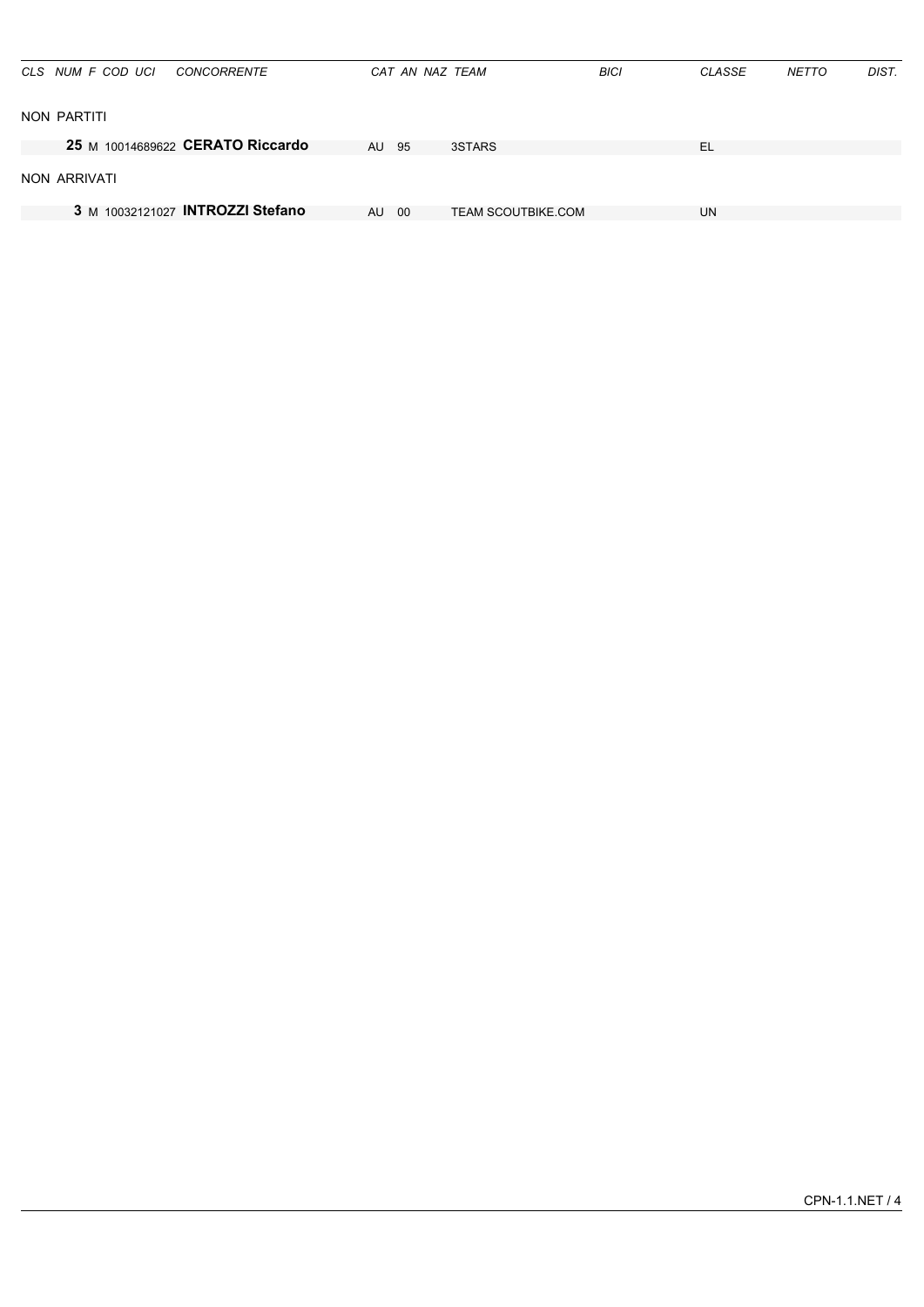

## **R4-FINALE Circuito Naz.le Gravitalia DH 2019 ID GARA 148589** SESTOLA (MO), 06-10-2019 **6 OTTOBRE 2019**



## CLASSIFICA: - MANCHE DI GARA

*CLS NUM F COD UCI CONCORRENTE CAT AN NAZ TEAM BICI CLASSE NETTO DIST.*

**OPEN MASCHILE**

| 1               |              |  |  | 2 M 10010022205 PALAZZARI Davide          | AU    | 95 | <b>TEAM SCOUTBIKE.COM</b>   | EL        | 2'36.370 |                           |  |  |  |
|-----------------|--------------|--|--|-------------------------------------------|-------|----|-----------------------------|-----------|----------|---------------------------|--|--|--|
| 2               |              |  |  | 1 M 10008832337 MEDICI Simone             | AU    | 95 | TEAM KONA BIKE CENTE        | EL        | 2'38.972 | 2.602                     |  |  |  |
| 3               |              |  |  | 5 M 10016161594 LEVRA Alessandro          | AU    | 98 | <b>VTT ARNAD</b>            | <b>UN</b> | 2'40.472 | 4.102                     |  |  |  |
| 4               |              |  |  | 8 M 10012986462 PESENTI Marcello          | AU    | 94 | <b>TEAM MARCHISIO BICI</b>  | EL        | 2'41.032 | 4.662                     |  |  |  |
| 5               |              |  |  | 4 M 10006770681 PETRUCCI Francesco Danihu |       | 91 | <b>TEAM CINGOLANI</b>       | EL        | 2'41.429 | 5.059                     |  |  |  |
| 6               |              |  |  | 12 M 10010007956 SORRENTINO Lorenzo       | AU    | 98 | <b>TEAM SCOUTBIKE.COM</b>   | UN        | 2'43.240 | 6.870                     |  |  |  |
| 7               |              |  |  | 13 M 10006349743 GAMENARA Andrea          | AU    | 91 | PUNTOSPORT TEAM             | EL.       | 2'43.358 | 6.988                     |  |  |  |
| 8               |              |  |  | 62 M 10031466881 NATIVI Aaron             | AU    | 00 | <b>TEAM KONA BIKE CENTE</b> | <b>UN</b> | 2'45.476 | 9.106                     |  |  |  |
| 9               |              |  |  | 28 M 10029924682 GRASSI Marco             | AU    | 00 | ASD AFTER SKULL - RO        | <b>UN</b> | 2'45.991 | 9.621                     |  |  |  |
| 10              |              |  |  | 24 M 10016020643 VINANTE Luca             | AU    | 99 | PEDRONI CYCLES RACIN        | UN        | 2'46.059 | 9.689                     |  |  |  |
| 11              |              |  |  | 10 M 10014494612 VALENZISI Federico       | AU    | 95 | FOUR-T-PROJECT              | <b>EL</b> | 2'46.360 | 9.990                     |  |  |  |
| 12              |              |  |  | 21 M 10003460153 BEGGIN Alan              | AU    | 85 | 5.1 BIKE TEAM               | EL        | 2'46.460 | 10.090                    |  |  |  |
| 13              |              |  |  | 14 M 10033599467 DE CARVALHO DADA BrunoJ  |       | 91 | ASD GAGABIKE TEAM           | <b>EL</b> | 2'47.392 | 11.022                    |  |  |  |
| 14              |              |  |  | 27 M 10030340873 CARA Gian Luca           | AU    | 95 | A.S.D. OLBIA RACING         | EL        | 2'48.063 | 11.693                    |  |  |  |
| 15              |              |  |  | 23 M 10016225757 DI Riccardo              | AU    | 92 | FOUR-T-PROJECT              | EL.       | 2'50.311 | 13.941                    |  |  |  |
| 16              |              |  |  | 29 M 10031541350 CARAMELLINO Luca         | AU    | 00 | OFFICINE RED BIKE AS        | <b>UN</b> | 2'52.122 | 15.752                    |  |  |  |
| 17              |              |  |  | 31 M 10029114128 DI CESARE Francesco      | AU    | 98 | A.S.D. OLBIA RACING         | <b>UN</b> | 2'53.917 | 17.547                    |  |  |  |
| 18              |              |  |  | 37 M 10033621695 FOGLI Niccolo'           | AU    | 99 | A.S.D. PROMOSPORT RA        | UN        | 2'55.983 | 19.613                    |  |  |  |
| 19              |              |  |  | 68 M 10034089016 FRANCESCHINI Danilo      | AU    | 00 | ASD TRENTINO DH RACI        | <b>UN</b> | 2'57.681 | 21.311                    |  |  |  |
| 20              |              |  |  | 32 M 10033755980 SANTOLINI Alberto        | AU    | 92 | ASD AFTER SKULL - RO        | EL        | 2'59.102 | 22.732                    |  |  |  |
| 21              |              |  |  | 56 M 10034537034 MOROTTI Devis            | AU    | 93 | <b>ALESSIBICI</b>           | EL        | 2'59.472 | 23.102                    |  |  |  |
| 22              |              |  |  | 71 M 10034255431 LONGU Davide             | AU    | 00 | A.S.D. OLBIA RACING         | UN        | 3'00.371 | 24.001                    |  |  |  |
| 23              |              |  |  | 70 M 10032638965 BRESSAN Giacomo          | AU    | 00 | 3STARS                      | <b>UN</b> | 3'01.307 | 24.937                    |  |  |  |
| 24              |              |  |  | 59 M 10006748554 CAIRE Pietro             | AU    | 92 | FRRD GOLFO DIANESE          | EL        | 3'02.253 | 25.883                    |  |  |  |
| 25              |              |  |  | 67 M 10031444552 FAVERIO Paolo            | AU    | 92 | FOUR-T-PROJECT              | EL.       | 3'07.144 | 30.774                    |  |  |  |
| 26              |              |  |  | 65 M 10023456196 LUISOTTI Jacopo          | AU    | 99 | ABETONE GRAVITY TEAM        | <b>UN</b> | 3'12.185 | 35.815                    |  |  |  |
| 27              |              |  |  | 168 M 10082502322 SABA Gabriele           | AU    | 95 | <b>BIKE TEAM DEMURTAS</b>   | <b>EL</b> | 3'15.318 | 38.948                    |  |  |  |
| 28              |              |  |  | 166 M 10034177427 LOSCHI Luca             | AU    | 97 | <b>CUBE CRAZY VICTORIA</b>  | <b>UN</b> | 3'17.843 | 41.473                    |  |  |  |
| 29              |              |  |  | 66 M 10031422122 GROSSI Federico          | AU    | 99 | <b>TEAM SPEED POINT</b>     | <b>UN</b> | 3'25.186 | 48.816                    |  |  |  |
| 30              |              |  |  | 72 M 10031272477 RIGA Emanuele            | AU    | 00 | <b>FRRD GOLFO DIANESE</b>   | UN        | 3'54.265 | 1'17.895                  |  |  |  |
|                 |              |  |  | 31 167 M 10034669093 CALZOLARI Matteo     | AU    | 00 | PEDRONI CYCLES RACIN        | <b>UN</b> | 4'22.653 | 1'46.283                  |  |  |  |
|                 | NON PARTITI  |  |  |                                           |       |    |                             |           |          |                           |  |  |  |
|                 |              |  |  | 25 M 10014689622 CERATO Riccardo          | AU 95 |    | 3STARS                      | EL        |          |                           |  |  |  |
|                 | NON ARRIVATI |  |  |                                           |       |    |                             |           |          |                           |  |  |  |
|                 |              |  |  | 3 M 10032121027 INTROZZI Stefano          | AU 00 |    | <b>TEAM SCOUTBIKE.COM</b>   | <b>UN</b> |          |                           |  |  |  |
| <b>JUNIORES</b> |              |  |  |                                           |       |    |                             |           |          |                           |  |  |  |
| 1               |              |  |  | 26 M 10032451635 VANNI Fabio              | AU    | 01 | A.S. PRIERO - BIKE B        | JU        | 2'41.837 |                           |  |  |  |
| 2               |              |  |  | 17 M 10033148823 GRAMATICA Riccardo       | AU    | 02 | TEAM KONA BIKE CENTE        | JU        | 2'44.167 | 2.330                     |  |  |  |
| 3               |              |  |  | 9 M 10052945513 FOLCO Lorenzo             | AU    | 01 | <b>TUB RACING ASD</b>       | JU        | 2'44.997 | 3.160                     |  |  |  |
| 4               |              |  |  | 164 M 10030903271 LANI Martino            | AU    | 01 | <b>TEAM FRISTADS MONDRA</b> | JU        | 2'45.784 | 3.947                     |  |  |  |
| 5               |              |  |  | 6 M 10063568124 MIGLIORINI Lorenzo        | AU    | 02 | DUERUOTEFORLÌ RIDEFO        | JU        | 2'45.844 | 4.007                     |  |  |  |
| 6               |              |  |  | 49 M 10031627236 CONTE Luca               | AU    | 01 | FRRD GOLFO DIANESE          | JU        | 2'47.614 | 5.777                     |  |  |  |
| 7               |              |  |  | 52 M 10056125695 PAPARELLA Ethan          | AU    | 02 | <b>SCOTT SUMIN</b>          | JU        | 2'48.426 | 6.589                     |  |  |  |
| 8               |              |  |  | 35 M 10051254174 CALLONI Augusto          | AU    | 02 | TEAM SCOUTBIKE.COM          | JU        | 2'50.210 | 8.373                     |  |  |  |
| 9               |              |  |  | 19 M 10074469308 COMERIO Marco            | AU    | 02 | <b>GARDA PRO BIKE</b>       | JU        | 2'52.401 | 10.564                    |  |  |  |
| 10              |              |  |  | 41 M 10031986540 BUSCA Leonardo           | AU    | 02 | 5.1 BIKE TEAM               | JU        | 2'53.397 | 11.560                    |  |  |  |
| 11              |              |  |  | 36 M 10082623469 VICQUERY Francois        | AU    | 01 | <b>VTT ARNAD</b>            | JU        | 2'54.490 | 12.653                    |  |  |  |
| 12              |              |  |  | 43 M 10030667946 COMMOD Lorenzo           | AU    | 01 | <b>VTT ARNAD</b>            | JU        | 2'59.239 | 17.402                    |  |  |  |
| 13              |              |  |  | 15 M 10032037868 TONOLO Davide            | AU    | 02 | 3STARS                      | JU        | 3'00.486 | 18.649                    |  |  |  |
| 14              |              |  |  | 40 M 10079829061 HINEK Simone             | AU    | 02 | <b>ALESSIBICI</b>           | JU        | 3'01.505 | 19.668                    |  |  |  |
|                 |              |  |  | 15 169 M 10033797713 SENJLAWI Marco       | AU 02 |    | <b>BUDDHA BIKES</b>         | JU        | 3'02.471 | 20.634<br>CPN-1.1.NET / 1 |  |  |  |
|                 |              |  |  |                                           |       |    |                             |           |          |                           |  |  |  |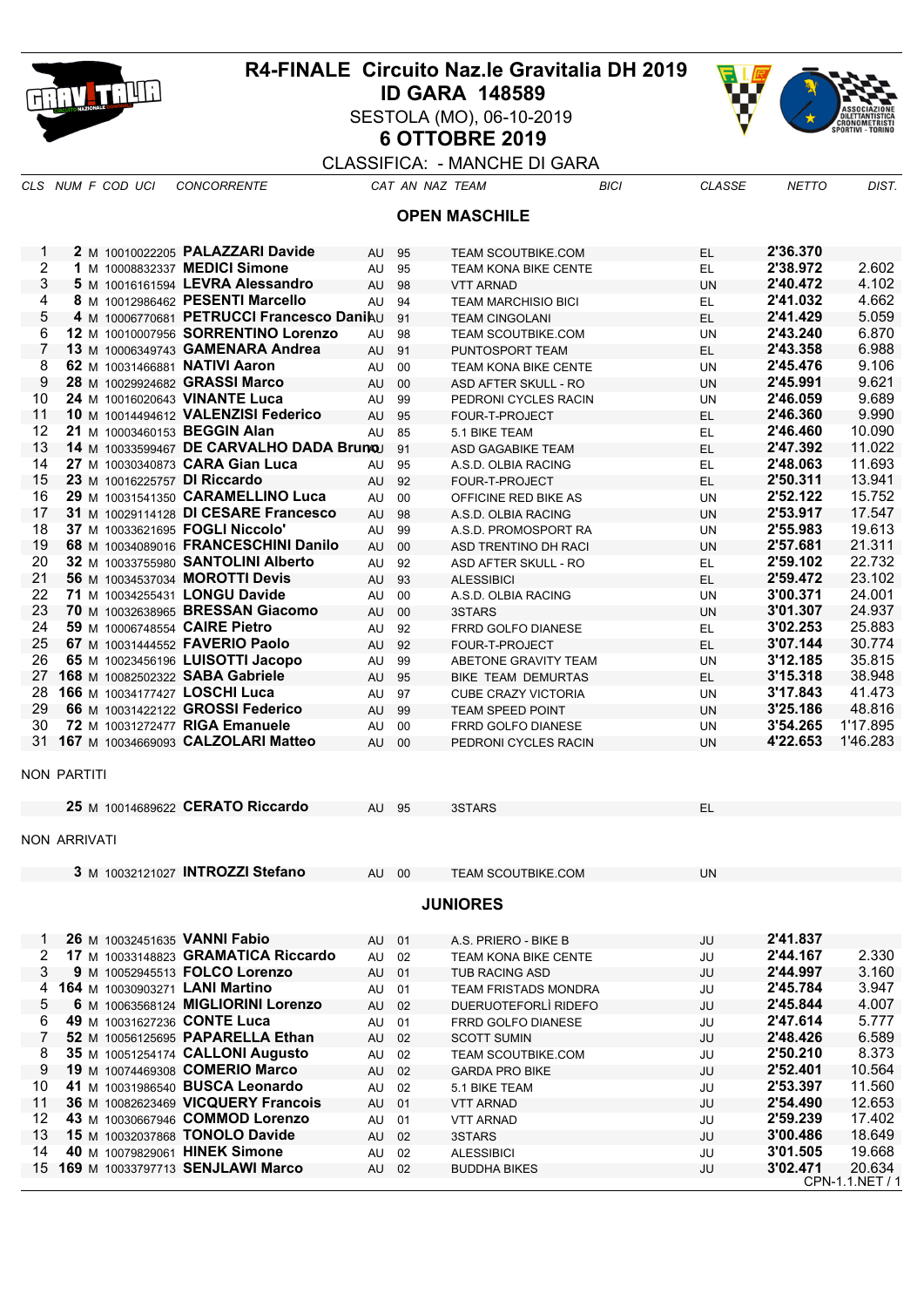|          |  | CLS NUM F COD UCI | <b>CONCORRENTE</b>                                                    |           | CAT AN NAZ TEAM |                             | <b>BICI</b> | <b>CLASSE</b> | <b>NETTO</b>         | DIST.            |
|----------|--|-------------------|-----------------------------------------------------------------------|-----------|-----------------|-----------------------------|-------------|---------------|----------------------|------------------|
| 16       |  |                   | 69 M 10079329816 LORENZI Manuele                                      | AU        | 02              | PONENTE GRAVITY TEAM        |             | JU            | 3'03.559             | 21.722           |
| 17       |  |                   | 55 M 10092422085 CEDIOLI Lorenzo                                      | AU        | 01              | DUERUOTEFORLÌ RIDEFO        |             | JU            | 3'05.198             | 23.361           |
| 18       |  |                   | 45 M 10032860247 CICCONI MASSI Edoardo                                | AU        | 02              | <b>OLIMPIA TEAM BIKE</b>    |             | JU            | 3'06.281             | 24.444           |
| 19       |  |                   | 75 M 10034484086 COLOMBO Alessandro                                   | AU        | 01              | <b>VTT ARNAD</b>            |             | JU            | 3'07.666             | 25.829           |
| 20.      |  |                   | 165 M 10063308547 SCANAVACCA Riccardo                                 | AU        | 02              | <b>ALESSIBICI</b>           |             | JU            | 3'08.309             | 26.472           |
| 21       |  |                   | 61 M 10092922546 PINI Michael                                         | AU        | 02              | <b>TEAM KONA BIKE CENTE</b> |             | JU            | 3'17.252             | 35.415           |
|          |  |                   |                                                                       |           |                 | <b>ALLIEVO</b>              |             |               |                      |                  |
|          |  |                   |                                                                       |           |                 |                             |             |               |                      |                  |
| 1        |  |                   | 11 M 10032715353 CAPPELLO Davide                                      | AU 04     |                 | TEAM SCOUTBIKE.COM          |             | <b>AL</b>     | 2'43.996             |                  |
| 2        |  |                   | 18 M 10029734322 ROSSI Filippo                                        | AU        | 03              | <b>TEAM KONA BIKE CENTE</b> |             | AL            | 2'44.302             | 0.306            |
| 3        |  |                   | 20 M 10034070020 LEVRA Fabio                                          | AU        | 03              | <b>VTT ARNAD</b>            |             | <b>AL</b>     | 2'53.299             | 9.303            |
| 4        |  |                   | 42 M 10055553702 SCALCON Andrea                                       | AU        | 03              | 3STARS                      |             | AL            | 2'53.417             | 9.421            |
| 5        |  |                   | 30 M 10032248541 BONANOMI Andrea                                      | AU        | 04              | <b>TEAM BMX GARLATE</b>     |             | <b>AL</b>     | 2'54.487             | 10.491           |
| 6        |  |                   | 54 M 10094931254 MENETTI Samuele                                      | AU        | 04              | <b>ALESSIBICI</b>           |             | AL            | 2'56.260             | 12.264           |
| 7        |  |                   | 44 M 10052951573 GAZZOLA Guglielmo                                    | AU        | 04              | A.S. PRIERO - BIKE B        |             | <b>AL</b>     | 3'00.205             | 16.209           |
| 8        |  |                   | 57 M 10056332833 GRILLI Mattia                                        | AU        | 04              | PAVIND BIKE TEAM            |             | AL            | 3'02.641             | 18.645           |
| 9        |  |                   | 64 M 10096670786 FISI Giovanni                                        | AU        | 04              | SOUL CYCLES RACING T        |             | <b>AL</b>     | 3'03.334             | 19.338           |
| 10       |  |                   | 48 M 10033293212 SIMONETTO Edoardo                                    | AU 03     |                 | 3STARS                      |             | AL            | 3'03.766             | 19.770           |
| 11       |  |                   | 34 M 10056063859 BADREZZAMANE Yonas Giorg 03                          |           |                 | PAVIND BIKE TEAM            |             | <b>AL</b>     | 3'05.321             | 21.325           |
| 12       |  |                   | 46 M 10081131285 ALBASINI Leonardo                                    | AU        | 03              | ASD ENJOY THE TRAIL         |             | AL            | 3'06.426             | 22.430           |
| 13       |  |                   | 51 M 10029192536 SIROLLA Samuel                                       | AU        | 04              | <b>GRAVITY CREW ASD</b>     |             | <b>AL</b>     | 3'08.172             | 24.176           |
| 14       |  |                   | 73 M 10079328907 LOFFREDO Antonio                                     | AU        | 04              | PAVIND BIKE TEAM            |             | AL            | 3'10.915             | 26.919           |
|          |  |                   | 15 163 M 10084732110 MEDICI Thomas                                    | AU        | 03              | <b>VERTICAL BIKE TEAM</b>   |             | <b>AL</b>     | 3'14.001             | 30.005           |
| 16       |  |                   | 160 M 10096018664 EGHENTER Paolo                                      | AU        | 03              | ASD TRENTINO DH RACI        |             | AL            | 3'17.054             | 33.058           |
| 17<br>18 |  |                   | 161 M 10094859920 SECCI Luca                                          | AU        | 04              | <b>TEAM BIKE O'CLOCK</b>    |             | <b>AL</b>     | 3'25.561<br>3'30.386 | 41.565<br>46.390 |
| 19       |  |                   | 159 M 10094545274 INZAGHI Marco<br>63 M 10077828841 IPPOLITO Federico | AU        | 03              | ASD GAGABIKE TEAM           |             | AL            | 3'31.594             | 47.598           |
| 20       |  |                   | 162 M 10097714447 DANIELE Filippo Achille                             | AU        | 03              | PONENTE GRAVITY TEAM        |             | <b>AL</b>     | 3'41.805             | 57.809           |
| 21       |  |                   | 50 M 10080610115 PICCINI Manuel                                       | AU<br>AU  | 03              | <b>TEAM KONA BIKE CENTE</b> |             | AL            | 3'41.822             | 57.826           |
|          |  |                   |                                                                       |           | 04              | A.S. PRIERO - BIKE B        |             | AL            |                      |                  |
|          |  |                   |                                                                       |           |                 | <b>ESORDIENTE</b>           |             |               |                      |                  |
|          |  |                   | 1 809 M 10093968631 HAUSER Christian                                  | ES.       | 06              | <b>BIKE MOVEMENT - TREN</b> |             | <b>ES</b>     | 2'51.761             |                  |
|          |  |                   | 2 803 M 10032248743 BONANOMI Riccardo                                 | ES        | 05              | <b>TEAM BMX GARLATE</b>     |             | ES            | 2'57.061             | 5.300            |
|          |  |                   | 3 802 M 10030890541 VENTURI Patrick                                   | ES        | 05              | 3STARS                      |             | ES            | 2'59.293             | 7.532            |
|          |  |                   | 4 805 M 10063501436 MERLA Bruno                                       | <b>ES</b> | 05              | <b>GARGANO GRAVITY TEAM</b> |             | ES            | 3'06.084             | 14.323           |
| 5.       |  |                   | 807 M 10074348864 SENISE Alessandro                                   | <b>ES</b> | 05              | PONENTE GRAVITY TEAM        |             | <b>ES</b>     | 3'06.668             | 14.907           |
|          |  |                   | 6 806 M 10031521243 PALETTO Gabriele                                  | <b>ES</b> | 06              | A.S.D. TRIBE TEAM           |             | ES            | 3'08.091             | 16.330           |
|          |  |                   | 7 804 M 10059855953 BIANCO Mattia                                     | ES 06     |                 | A.S.D. TRIBE TEAM           |             | ES            | 3'08.443             | 16.682           |
|          |  |                   | 8 812 M 10048274052 VESENTINI Nicolo'                                 | ES 06     |                 | <b>SIRONE BIKE ASD</b>      |             | ES            | 3'23.620             | 31.859           |
|          |  |                   | 9 811 M 10031751114 PROIETTI Riccardo                                 | ES 06     |                 | <b>GRAVITY CREW ASD</b>     |             | <b>ES</b>     | 3'26.860             | 35.099           |
|          |  |                   | 10 810 M 10048411367 TAPPARI Francesco                                | ES 05     |                 | <b>VTT ARNAD</b>            |             | ES            | 3'38.142             | 46.381           |
|          |  |                   | 11 808 M 10083908115 SANTIA Tommaso                                   | ES 05     |                 | ABC RACING TEAM             |             | <b>ES</b>     | 3'39.326             | 47.565           |
|          |  |                   | 12 813 M 10096022809 VENTURI Matteo                                   | ES 05     |                 | TEAM KONA BIKE CENTE        |             | <b>ES</b>     | 4'12.011             | 1'20.250         |
|          |  |                   |                                                                       |           |                 | <b>DONNA ELITE</b>          |             |               |                      |                  |
|          |  |                   |                                                                       |           |                 |                             |             |               |                      |                  |
|          |  |                   | 1 501 F 10006825649 MARCELLINI Alia                                   | AD 91     |                 | ASD AFTER SKULL - RO        |             | <b>DE</b>     | 3'03.513             |                  |
|          |  |                   | 2 502 F 10032602892 GAVA Lisa                                         | AD        | 00              | 3STARS                      |             | DE            | 3'10.497             | 6.984            |
|          |  |                   | 3 504 F 10008590746 FUCCIO Rosaria                                    | AD 95     |                 | <b>ALESSIBICI</b>           |             | <b>DE</b>     | 3'13.998             | 10.485           |
|          |  |                   |                                                                       |           |                 | <b>DONNA JUNIOR</b>         |             |               |                      |                  |
|          |  |                   |                                                                       |           |                 |                             |             |               |                      |                  |
|          |  |                   | 1 503 F 10033606137 FAVOINO Carola Lucrezia AD                        |           | 01              | <b>TEAM LAPIERRE - TREN</b> |             | <b>DJ</b>     | 3'25.576             |                  |
|          |  |                   |                                                                       |           |                 | <b>DONNA ALLIEVA</b>        |             |               |                      |                  |
|          |  |                   | 1 505 F 10029211431 SANDRIN Giulia                                    | AD 04     |                 | A.S.D.360 MTB               |             | DA            | 3'40.351             |                  |
|          |  |                   |                                                                       |           |                 |                             |             |               |                      |                  |
|          |  |                   |                                                                       |           |                 | <b>DONNA ESORDIENTE</b>     |             |               |                      |                  |
|          |  |                   | 1 801 F 10050693291 PRIORI VIALE Sofia                                | ED 05     |                 | PONENTE GRAVITY TEAM        |             | ED            | 3'22.391             |                  |
|          |  |                   |                                                                       |           |                 |                             |             |               |                      |                  |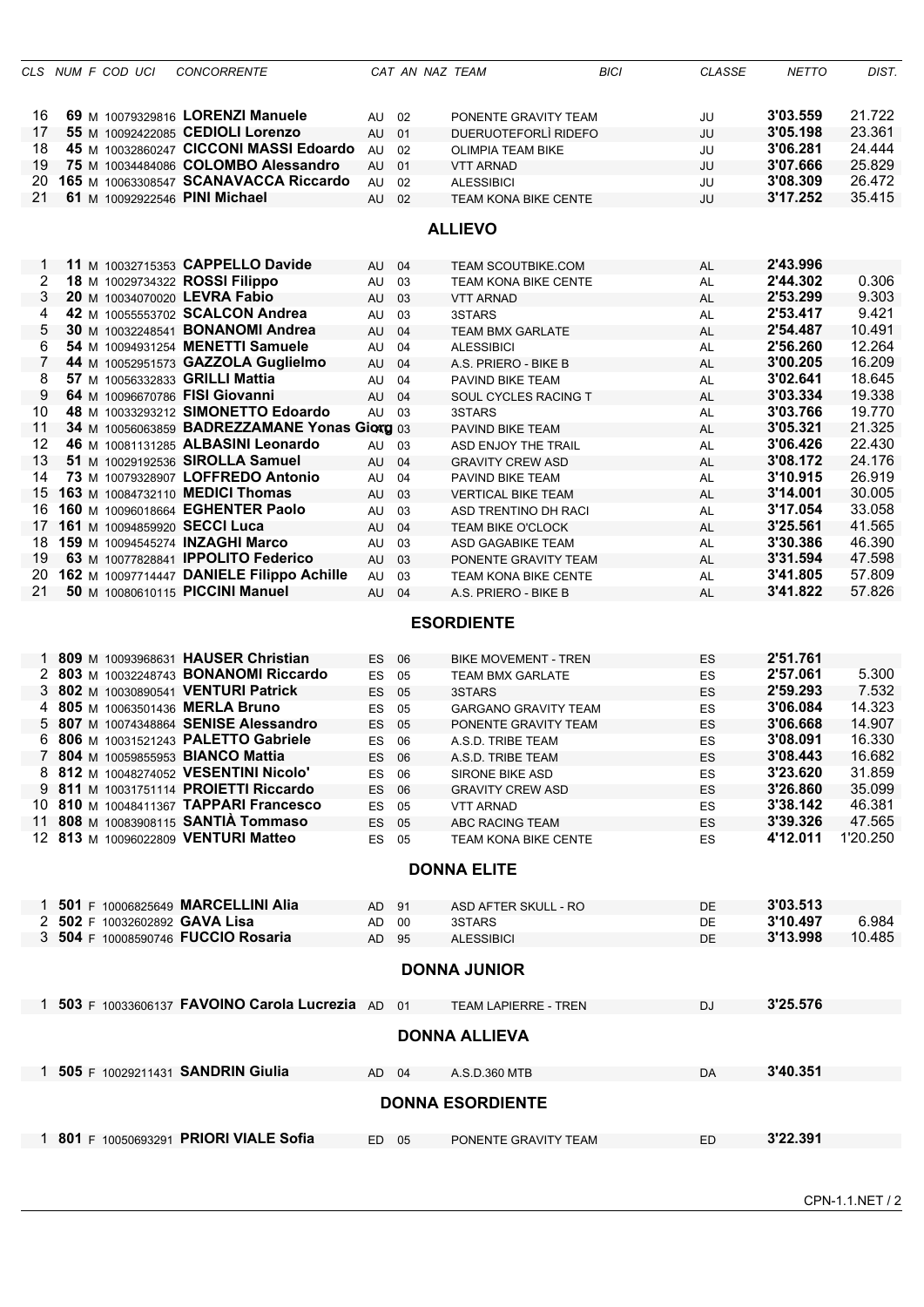## **ELITE SPORT**

|     | 1 603 M 10059532015 FILISETTI Alberto         | <b>MU</b> | 97 | GUIDI - ROSASBIKE A.        | <b>ELMT</b>    | 2'42.452 |                 |
|-----|-----------------------------------------------|-----------|----|-----------------------------|----------------|----------|-----------------|
|     | 2 608 M 10030596208 ARCHETTI Alessio          | MU        | 95 | T32 SANTA CRUZ ITALI        | <b>ELMT</b>    | 2'43.347 | 0.895           |
|     | 3 605 M 10052296320 SARTI Luca                | <b>MU</b> | 90 | DUERUOTEFORLÌ RIDEFO        | <b>ELMT</b>    | 2'46.913 | 4.461           |
|     | 4 611 M 10033813675 BEVILACQUA Marco          | <b>MU</b> | 99 | <b>TEAM BICIAIO ASD</b>     | <b>ELMT</b>    | 2'48.635 | 6.183           |
|     | 5 614 M 10080800576 COSTA Matteo              | <b>MU</b> | 92 | A.S.D.MANGUSTA 2.0 T        | <b>ELMT</b>    | 2'49.276 | 6.824           |
|     | 6 612 M 10032718383 MORANDI Matteo            | MU        | 99 | <b>T32 SANTA CRUZ ITALI</b> | <b>ELMT</b>    | 2'50.857 | 8.405           |
|     | 7 637 M 10011883490 RODELLA Enrico            | <b>MU</b> | 92 | T32 SANTA CRUZ ITALI        | <b>ELMT</b>    | 2'53.586 | 11.134          |
| 8   | 625 M 10032646847 FABBRIZI Emanuele           | MU        | 97 | ASD AFTER SKULL - RO        | <b>ELMT</b>    | 2'54.047 | 11.595          |
|     | 9 621 M 10058494317 DAGHERO Fabio             | <b>MU</b> | 95 | A.S.D. PROMOSPORT RA        | <b>ELMT</b>    | 2'54.182 | 11.730          |
|     | 10 610 M 10034082043 PANZERA Alvin            | MU        | 95 | FOUR-T-PROJECT              | <b>ELMT</b>    | 2'56.264 | 13.812          |
| 11  | 618 M 10091646691 GUZZON Valerio              | MU        | 98 | A.S.D. PROMOSPORT RA        | <b>ELMT</b>    | 2'56.587 | 14.135          |
|     | 12 616 M 10079339920 SANGUIGNI Marcello       | MU        | 93 | A.S.D. PROMOSPORT RA        | <b>ELMT</b>    | 2'57.373 | 14.921          |
|     | 13 619 M 10080824929 SIMONINI Luca            | <b>MU</b> | 92 | A.S.D.MANGUSTA 2.0 T        | <b>ELMT</b>    | 2'57.554 | 15.102          |
|     | 14 630 M 10058702663 LUCCHETTI Leonardo       | <b>MU</b> | 93 | PAVIND BIKE TEAM            | <b>ELMT</b>    | 2'58.136 | 15.684          |
|     | 15 629 M 10031164666 OSTOLANI Luca            | <b>MU</b> | 96 |                             |                | 2'58.988 | 16.536          |
|     | 16 768 M 10057315967 IACONO Salvatore         |           |    | DUERUOTEFORLÌ RIDEFO        | <b>ELMT</b>    | 3'01.360 | 18.908          |
|     |                                               | MU        | 97 | PROJECT FREERIDE TE         | <b>ELMT</b>    |          |                 |
| 17  | 622 M 10055730120 PINCIROLI Alessio           | <b>MU</b> | 90 | MADE OF                     | <b>ELMT</b>    | 3'01.849 | 19.397          |
|     | 18 651 M 10061934177 BARALDINI Andrea         | MU        | 92 | <b>ALESSIBICI</b>           | <b>ELMT</b>    | 3'02.123 | 19.671          |
|     | 19 770 M 10030437873 BATTAZZA Mirko           | MU        | 91 | ASD AFTER SKULL - RO        | <b>ELMT</b>    | 3'03.128 | 20.676          |
|     | 20 628 M 10032935928 CAPANNI Nicola           | MU        | 92 | <b>TEAM KONA BIKE CENTE</b> | <b>ELMT</b>    | 3'04.149 | 21.697          |
|     | 21 627 M 10030230133 BERTOLINO Loris          | <b>MU</b> | 91 | READY2RIDE                  | <b>ELMT</b>    | 3'04.678 | 22.226          |
|     | 22 652 M 10014496228 PINARDI Michele          | <b>MU</b> | 96 | A.S.D.MANGUSTA 2.0 T        | <b>ELMT</b>    | 3'07.133 | 24.681          |
|     | 23 636 M 10031986035 BONGIORNI Lorenzo        | <b>MU</b> | 94 | A.S.D. BUSSOLINO SPO        | <b>ELMT</b>    | 3'07.775 | 25.323          |
|     | 24 776 M 2140071<br><b>VASSELLI Andy</b>      | MU        | 00 | <b>BIKENGARAGE ASD</b>      | ELMT           | 3'11.175 | 28.723          |
| 25  | 620 M 10094060981 CUNDO' Marco                | MU        | 90 | <b>TEAM BIKAPPA BIKES</b>   | <b>ELMT</b>    | 3'11.495 | 29.043          |
|     | 26 639 M 10091651644 MEMEO Alex               | MU        | 92 | <b>TEAM BICIAIO ASD</b>     | <b>ELMT</b>    | 3'11.639 | 29.187          |
| 27  | 641 M 10091105010 CANELLA Luca                | MU        | 00 | <b>TEAM BICIAIO ASD</b>     | <b>ELMT</b>    | 3'12.402 | 29.950          |
|     | 28 664 M 10092342970 COLANGELO Davide         | MU        | 91 | MG GRAVITY TEAM A.S.        | <b>ELMT</b>    | 3'12.473 | 30.021          |
| 29  | 643 M 10093952059 BOMPREZZI Alessandro        | <b>MU</b> | 94 | A.S.D.MANGUSTA 2.0 T        | <b>ELMT</b>    | 3'14.789 | 32.337          |
| 30  | 646 M 10074242568 DONATI Matteo               | MU        | 98 | ABETONE GRAVITY TEAM        | <b>ELMT</b>    | 3'14.849 | 32.397          |
| 31. | 769 M 10076317863 MELANO Cristiano            | MU        | 96 | A.S.D. PROMOSPORT RA        | <b>ELMT</b>    | 3'15.759 | 33.307          |
|     | 32 658 M 10053729391 MARCIANO Emanuele        | MU        | 93 | PROJECT FREERIDE TE         | ELMT           | 3'17.777 | 35.325          |
|     | 33 644 M 10034487625 GIARDI Filippo           | MU        | 96 | <b>TEAM TREDICI DOUBLE</b>  | <b>ELMT</b>    | 3'18.039 | 35.587          |
|     | 34 657 M 10034317570 GAMBASSI Mattia          | MU        | 97 | <b>GRAVITY TEAM FRANCY</b>  | <b>ELMT</b>    | 3'19.375 | 36.923          |
|     | 35 774 M 10092716422 CODELUPPI Riccardo       | MU        | 98 | PEDRONI CYCLES RACIN        | <b>ELMT</b>    | 3'29.228 | 46.776          |
|     | 36 642 M 10032458608 NEVE Gianluca            | MU        | 92 | MADE OF                     | <b>ELMT</b>    | 3'29.437 | 46.985          |
|     | 37 773 M 10033647462 TOCCACELI Lorenzo        | MU        | 94 | <b>LUISS SSD</b>            | <b>ELMT</b>    | 3'38.395 | 55.943          |
|     | 38 659 M 10094932062 MUTO Francesco           | MU        | 90 | <b>ALESSIBICI</b>           | <b>ELMT</b>    | 4'05.058 | 1'22.606        |
|     |                                               |           |    | <b>MASTER 1-2</b>           |                |          |                 |
|     |                                               |           |    |                             |                |          |                 |
|     | 1 604 M 10029199206 DRAGONI Fabrizio          | MU 81     |    | <b>ALESSIBICI</b>           | M <sub>2</sub> | 2'46.292 |                 |
|     | 2 624 M 10029397852 GAMBARELLI Luca           | MU        | 86 | ASD GAGABIKE TEAM           | M1             | 2'53.675 | 7.383           |
|     | 3 613 M 10012721330 GALLIANI Daniele          | <b>MU</b> | 84 | <b>TEAM BICIAIO ASD</b>     | M <sub>2</sub> | 2'54.117 | 7.825           |
|     | 4 609 M 10030339762 GRIMANI Emanuele          | MU        | 89 | PAVIND BIKE TEAM            | M1             | 2'55.311 | 9.019           |
|     | 5 615 M 10032777795 ROBELLO Federico          | <b>MU</b> | 88 | MADE OF                     | M <sub>1</sub> | 2'57.817 | 11.525          |
|     | 6 635 M 10031544683 PEDONI Leonardo           | MU        | 88 | ASD AFTER SKULL - RO        | M1             | 2'57.849 | 11.557          |
| 7   | 640 M 10031525788 GENSANO Danilo              | <b>MU</b> | 89 | <b>ALESSIBICI</b>           | M1             | 3'04.337 | 18.045          |
|     | 8 760 M 10096679375 SBALZER Mirko             | MU        | 82 | TEAM BS D.H. & CO. A        | M <sub>2</sub> | 3'04.367 | 18.075          |
|     | 9 617 M 10032118300 PETISSI Stefano           | MU        | 84 | <b>T32 SANTA CRUZ ITALI</b> | M <sub>2</sub> | 3'05.383 | 19.091          |
|     | 10 638 M 10029610949 VIGNALI Alessandro       | MU        | 88 | <b>ALESSIBICI</b>           | M1             | 3'07.535 | 21.243          |
| 11  | 645 M 10034135492 ROMA Denis                  | MU        | 84 | <b>TEAM SPAKKARUOTE</b>     | M <sub>2</sub> | 3'07.878 | 21.586          |
|     | 12 663 M 10030698460 PORASSO Cesare           | MU        | 87 | TEAM KONA BIKE CENTE        | M1             | 3'10.960 | 24.668          |
|     | 13 653 M 10004038012 PEDRONI Michele          | MU        | 80 | PEDRONI CYCLES RACIN        | M <sub>2</sub> | 3'11.766 | 25.474          |
|     | 14 632 M 10074207610 BRIZZOLARI Francesco     | MU        | 88 | ASD GAGABIKE TEAM           | M1             | 3'12.602 | 26.310          |
|     | 15 633 M 10082892847 STEFANELLI Andrea        | MU        | 86 | TEAM KONA BIKE CENTE        | M <sub>1</sub> | 3'17.023 | 30.731          |
|     | 16 631 M 10091355186 SGOTTO Freddy            | MU        | 89 | MADE OF                     | M1             | 3'19.000 | 32.708          |
|     | 17 648 M 10050106847 AGOSTI Michele           | MU        | 87 | ASD GAGABIKE TEAM           | M <sub>1</sub> | 3'19.083 | 32.791          |
|     | 18 675 M 10097714043 DEBELLIS Marco           | MU        | 82 | <b>ALESSIBICI</b>           | M <sub>2</sub> | 3'28.127 | 41.835          |
|     | 19 656 M 10059343570 POIATTI Omar             | MU        | 81 | <b>TEAM BIKAPPA BIKES</b>   | M <sub>2</sub> | 3'30.156 | 43.864          |
|     | 20 647 M 10033323322 BARTOLINI Matteo         | MU        | 86 | <b>TEAM BIKAPPA BIKES</b>   | M1             | 3'32.235 | 45.943          |
|     | 21 766 M 10094364210 EL SHAFEY Haessam MidoMU |           | 85 | MG GRAVITY TEAM A.S.        | M1             | 3'33.656 | 47.364          |
|     | 22 674 M 10095955919 MINELLI Pietrangelo      | MU        | 80 | MG GRAVITY TEAM A.S.        | M <sub>2</sub> | 3'37.208 | 50.916          |
|     | 23 661 M 10084731100 LUCCARINI Roberto        | MU 85     |    | TEAM KONA BIKE CENTE        | M <sub>1</sub> | 3'46.981 | 1'00.689        |
|     |                                               |           |    |                             |                |          | CPN-1.1.NET / 3 |
|     |                                               |           |    |                             |                |          |                 |